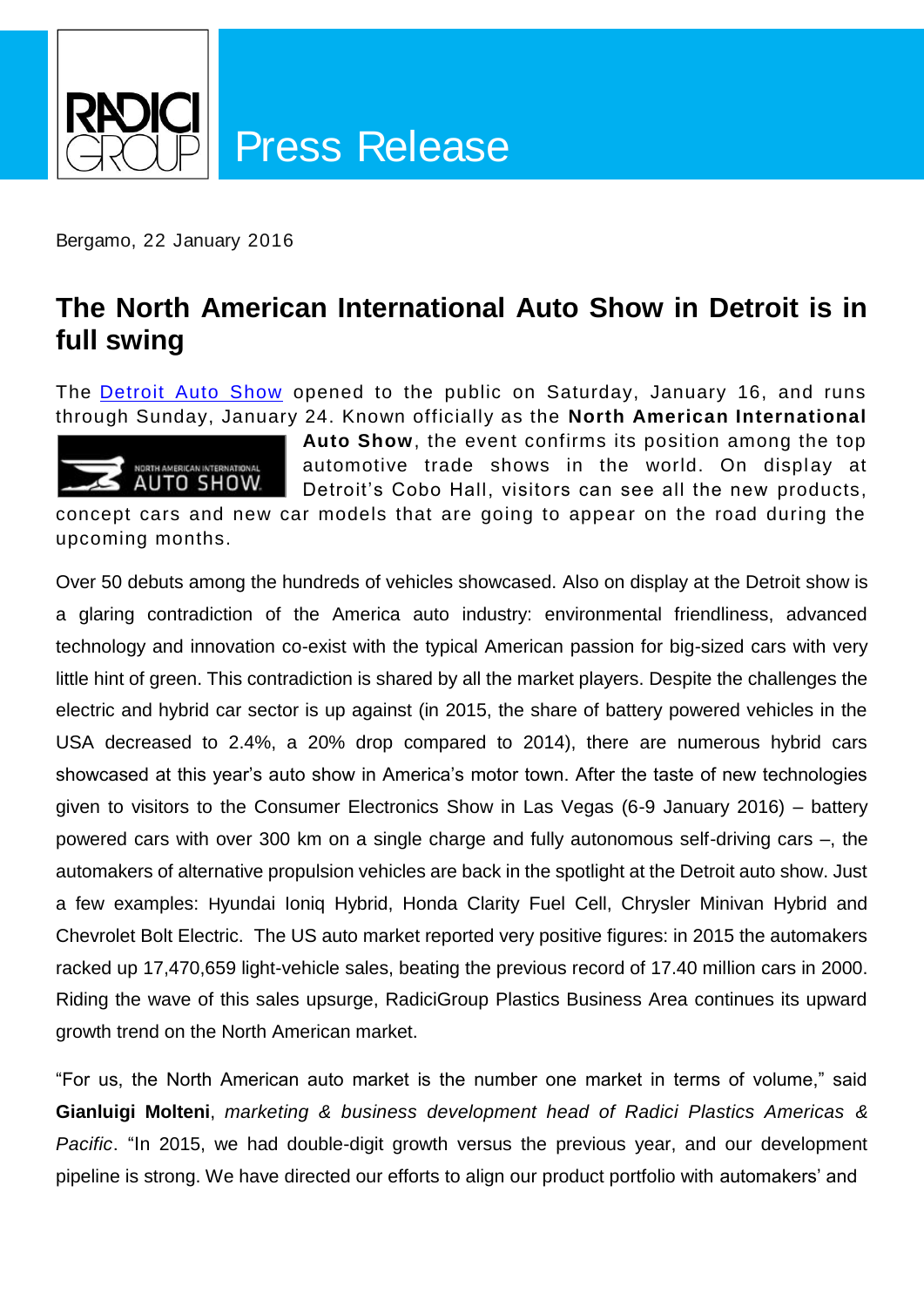suppliers' requirements and standards, which are becoming more and more stringent in terms of fuel economy and environmental protection."

"The outlook for the North American auto segment is positive," Mr. Molteni continued. "And so is the growth outlook for our products – from the old well-established ones to the new ones still in the development pipeline. However, the North America auto market depends on countries such as China, the South American countries, and Russia, and is thus exposed to possible negative effects arising from economic and social events in those countries. Caution and close monitoring of the situation are essential."

### What are the top products in the RadiciGroup Plastics auto portfolio?

### RADILON® HHR AND RADILON® XTREME: DESIGNED TO WITHSTAND HIGH TEMPERATURES.

#### **RADILON® HHR**

Radilon® HHR nylon 6.6 engineering plastics feature excellent high-heat ageing resistance at



**RADILON® A RV350HHR Turbo resonator made of hightemperature resistant PA66-GF35. Application sector: AUTOMOTIVE**.

temperatures of up to 210° C.

They are suitable for injection and blow moulding and are available in 15%, 20% and 35% glass-fibre-filled versions.

Radilon® HHR products were formulated using a special RadiciGroup technology that allows for a dramatic reduction in mechanical properties degradation in materials at service temperatures of up to 210°C in air.

**RADILON® A RV350HHR** is the ideal solution for applications such as intercooler end caps, turbo ducts and resonators*.*

#### **RADILON® XTREME**

The recent addition of the new RADILON® XTreme speciality line to the already existing RadiciGroup HHR line has extended the application temperature range of this class of products. RADILON® XTreme materials were developed for hot-air applications at continuous operating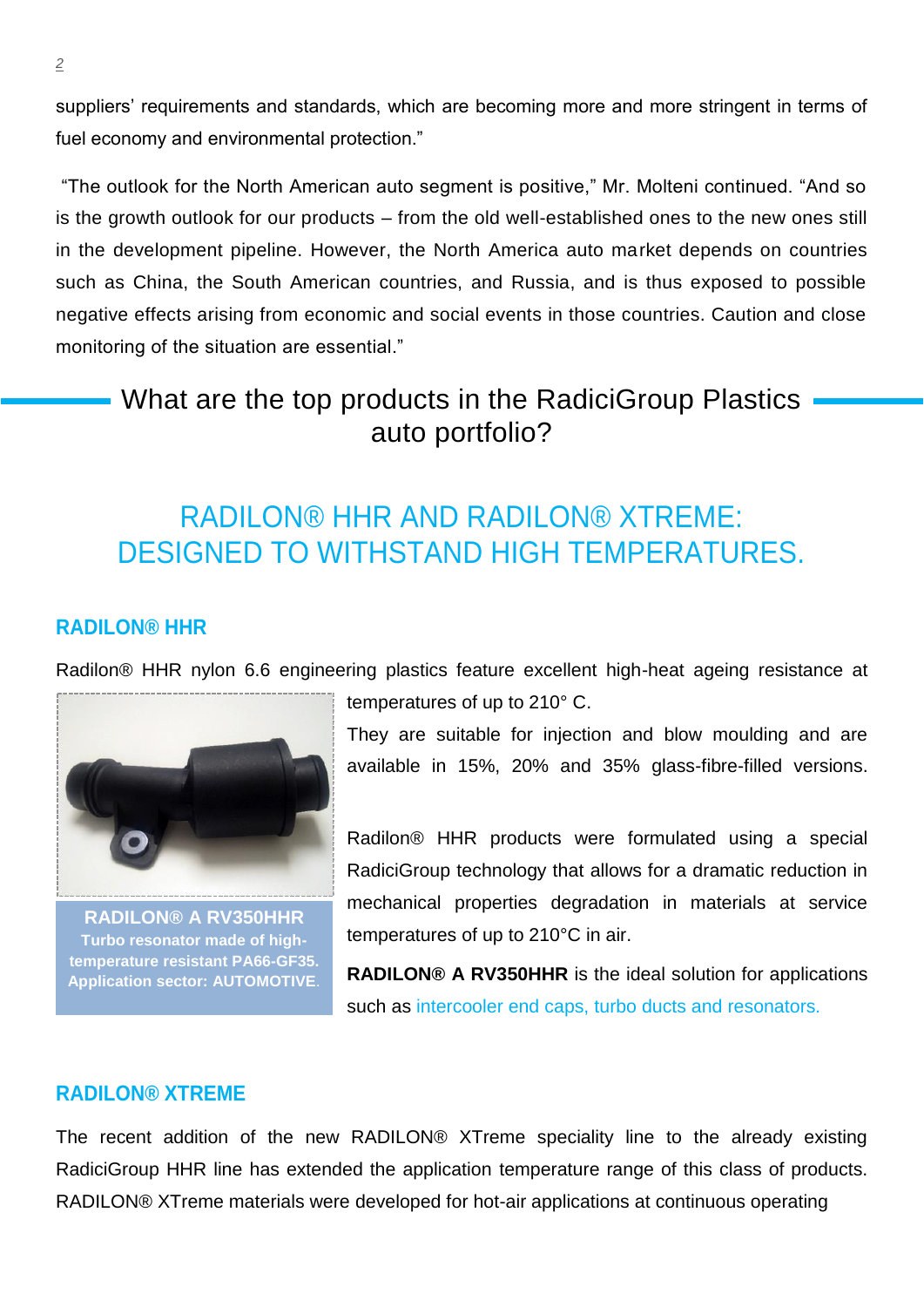temperatures of up to 230°C, through a synergistic collaboration of the RadiciGroup Plastics and Chemicals Business Areas. RADILON® XTreme engineering plastics are mainly used in **automotive:** *turbo* air ducts, EGR heat exchanger components and resonators.

**Among the key RADILON® XTREME technical characteristics …** Melting temperature, 280°C (+20°C compared to PA6.6); glass transition temperature, 90°C (+20°C compared to PA6.6); moisture absorption at saturation, 7% (-25% compared to PA6.6).

# RADISTRONG®: IDEAL FOR METAL REPLACEMENT.

RADISTRONG® specialities are available in nylon 6 and 6.6 versions. Due to their characteristics, they are ideal for metal replacement in critical applications where high performance not attainable



by traditional engineering plastics is required.

The new Radistrong® long-fibre specialities are manufactured by pultrusion and are available with from 20% to 60% glass-fibre or carbon-fibre fill.

#### **RADISTRONG® A LGF60W 3739 BK12**

Pedal support made of PA6.6-LGF60, featuring excellent creep resistance and superior impact strength.

Application sector: AUTOMOTIVE.

**The main advantages of the new RADISTRONG® long-fibre specialities compared to conventional polyamides include:**

- **-** Superior impact strength
- **-** Improved creep and fatigue resistance
- **-** Greater mechanical resistance and stiffness at high temperatures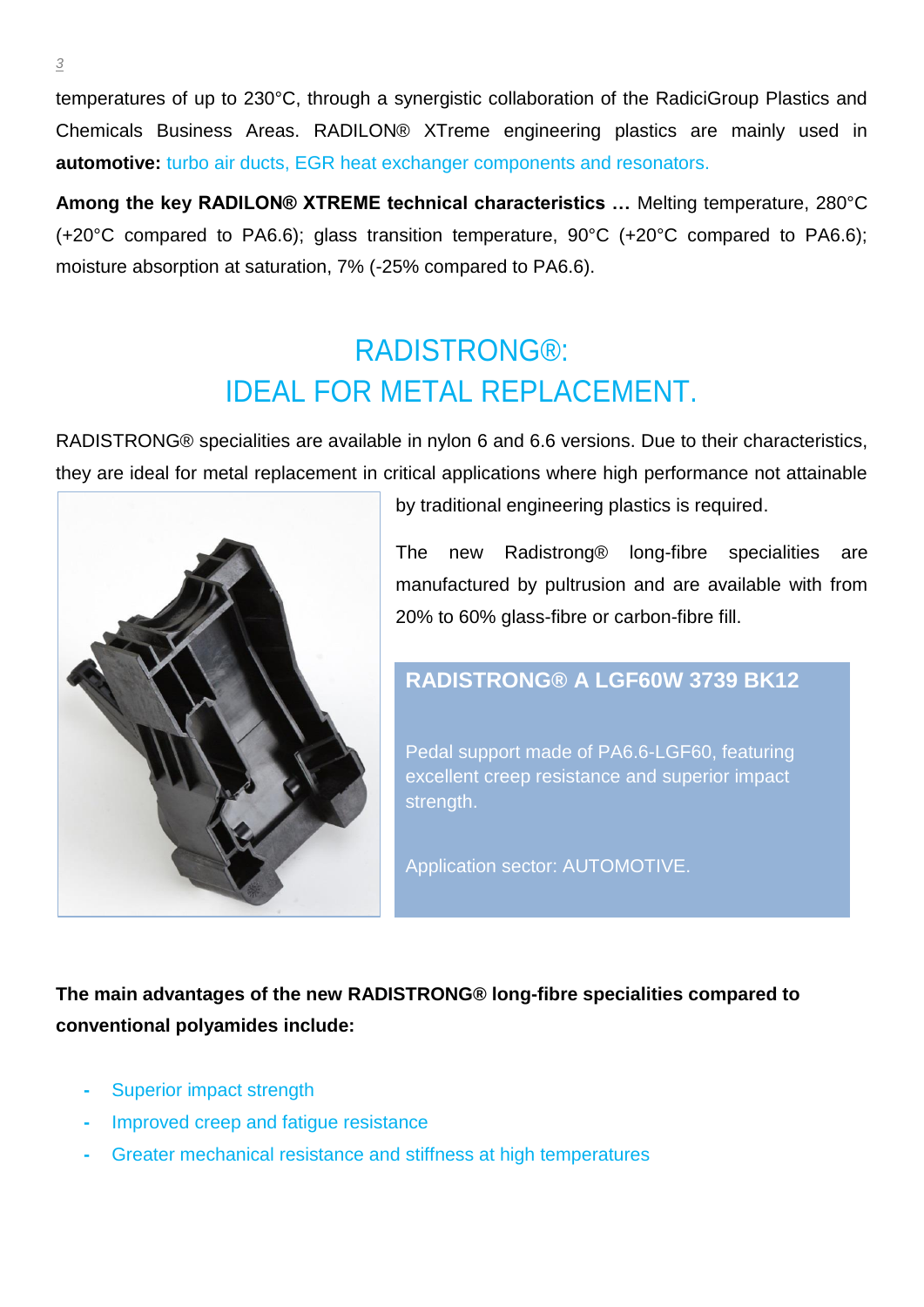# RADILON® D: NATURALLY PERFORMING.

Ideal for injection and extrusion moulding, these materials are produced from PA6.10, a biopolymer obtained from sebacic acid (64% by w eight). Sebacic acid is a product of natural origin extracted from the seeds of the castor oil plant, w hich is grow n mainly in India and China in semi-arid regions and, for this reason, does not compete w ith agricultural food products. Radilon<sup>®</sup> Ds ensure a high level of sustainability, as well as excellent performance. These RadiciGroup PA6.10 polyamides feature properties that are the equivalent of, if not superior to, those of conventional polyamides. **Compared to PA6 and PA6.6, RADILON® D polyamides show …** reduced moisture uptake, less loss of tensile strength and tensile modulus under w et conditions, better chemical resistance to zinc chloride and calcium chloride, and improved glycol resistance.

RADILON® Ds are ideal for automotive applications:

FUEL LINES FUEL LINE CONNECTORS PNEUMATIC CONDUIT BRAKE CONDUIT AND UNDER-THE-BONNET COMPONENTS

# RADILON® DT: OUR PA6.12 SPECIALITIES.

Nylon 6.12 engineering plastics with good mechanical properties and excellent chemical resistance, even to zinc chloride solutions. **RADILON® DTs ensure:** good hydrolysis resistance, exceptional resistance to stress cracking even in contact zones betw een conduits and fittings, and good dimensional stability because of low moisture absorption. RADILON® DTs are ideal for applications in the automotive and industrial sectors.

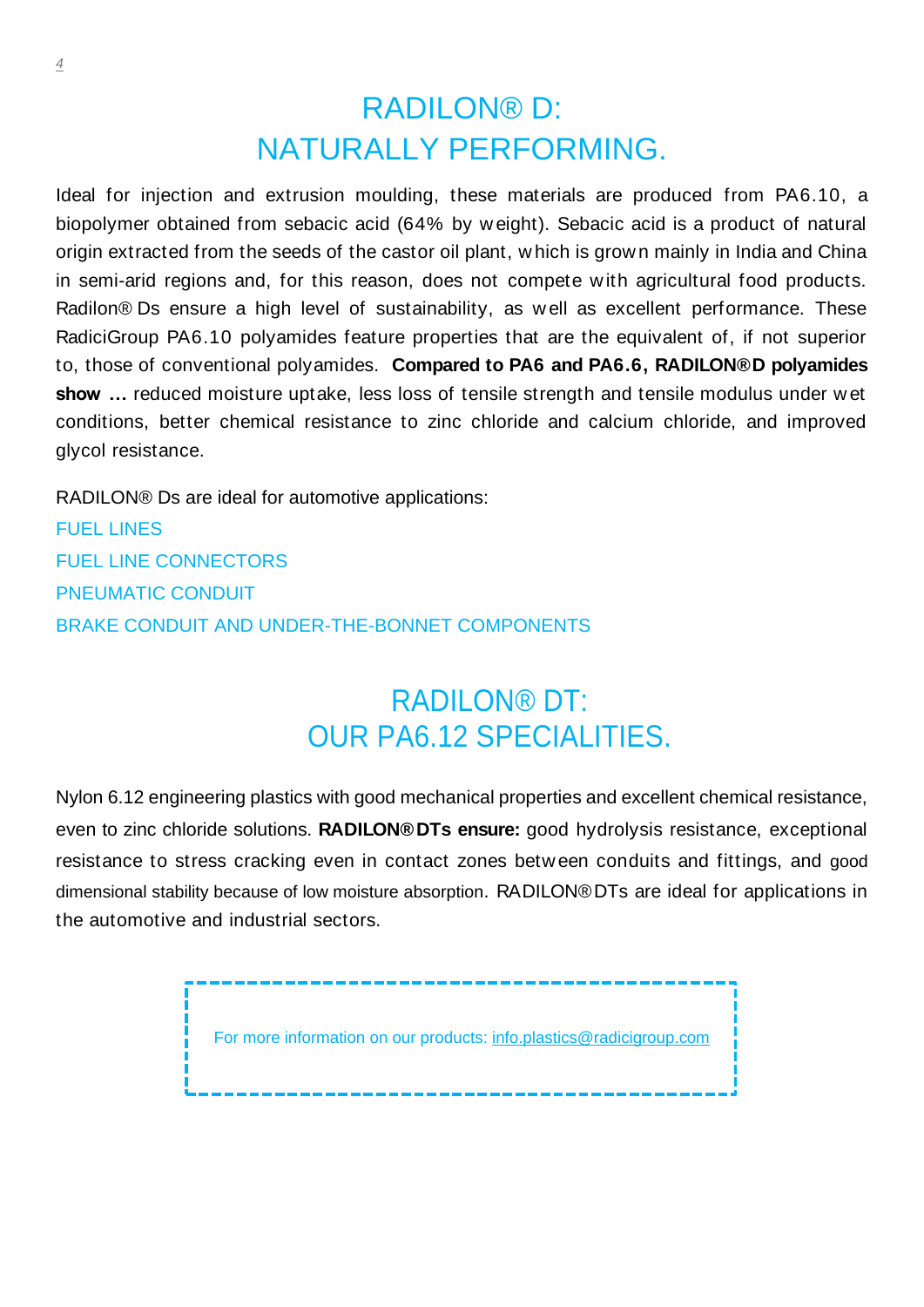#### *Our concrete commitment on the Sustainability front…*

Concrete action has always been the distinguishing trait of RadiciGroup's commitment to sustainability. This commitment was rewarded in June 2014, when Radici Novacips SpA, headquarters of the RadiciGroup Plastics Business Area, obtained EPD Process Certification for its Environmental Product Declaration preparation and internal verification system and afterwards, when it published EPDs for its Radilon<sup>®</sup> A and Radilon<sup>®</sup> S, PA 6 and PA6.6 engineering plastics. Radici Novacips SpA is now about to take another important step by publishing two more EPDs: an EPD for its Heramid® reduced environmental impact post-industrial engineering plastics and an EPD for the recovery and recycling system for these same products.

### Sustainability highlights …

September 2015: RadiciGroup has once again lived up to its commitment to transparent communication with its stakeholders by releasing its [2014 Sustainability Report,](http://www.radicigroup.com/en/documentation/corporate/report) which gives as faithful as possible a picture of the Group's industrial activities and achievements in economic, social and environmental sustainability. For the fourth year in a row, the RadiciGroup Sustainability Report has obtained external assurance at the GRI B+ Application Level of conformity to the Sustainability Reporting guidelines (Ver. 3.1) issued by the Global Reporting Initiative, the most widely accepted global standard for non-financial reporting.

#### **Concrete actions and results on the sustainability front: a few figures…**

**128 million euros:** Investments during the 2010-2014 period to support Group company competitiveness through: research and development, product and service innovation, plant and technology maintenance and introduction of the best available technologies (BAT), improvement in production efficiency, improvement in product and service quality, assurance of employee health and workplace safety.

**2.5 million euros**: Investments in 2014 just for the environment and safety.

**–26%:** Percentage reduction in total direct and indirect greenhouse gas emissions in 2014 compared to 2013. The percentage reduction in total direct emissions in 2014 was –46%. The percentage reduction in total direct emissions in the 2010-2014 five-year period was –78%.

**45.3%:** The percentage of RadiciGroup's 2014 energy consumption from renewable resources (mostly hydroelectric energy). In 2013, the percentage was 44.3%.

**63%:** The percentage of water saved in 2014.